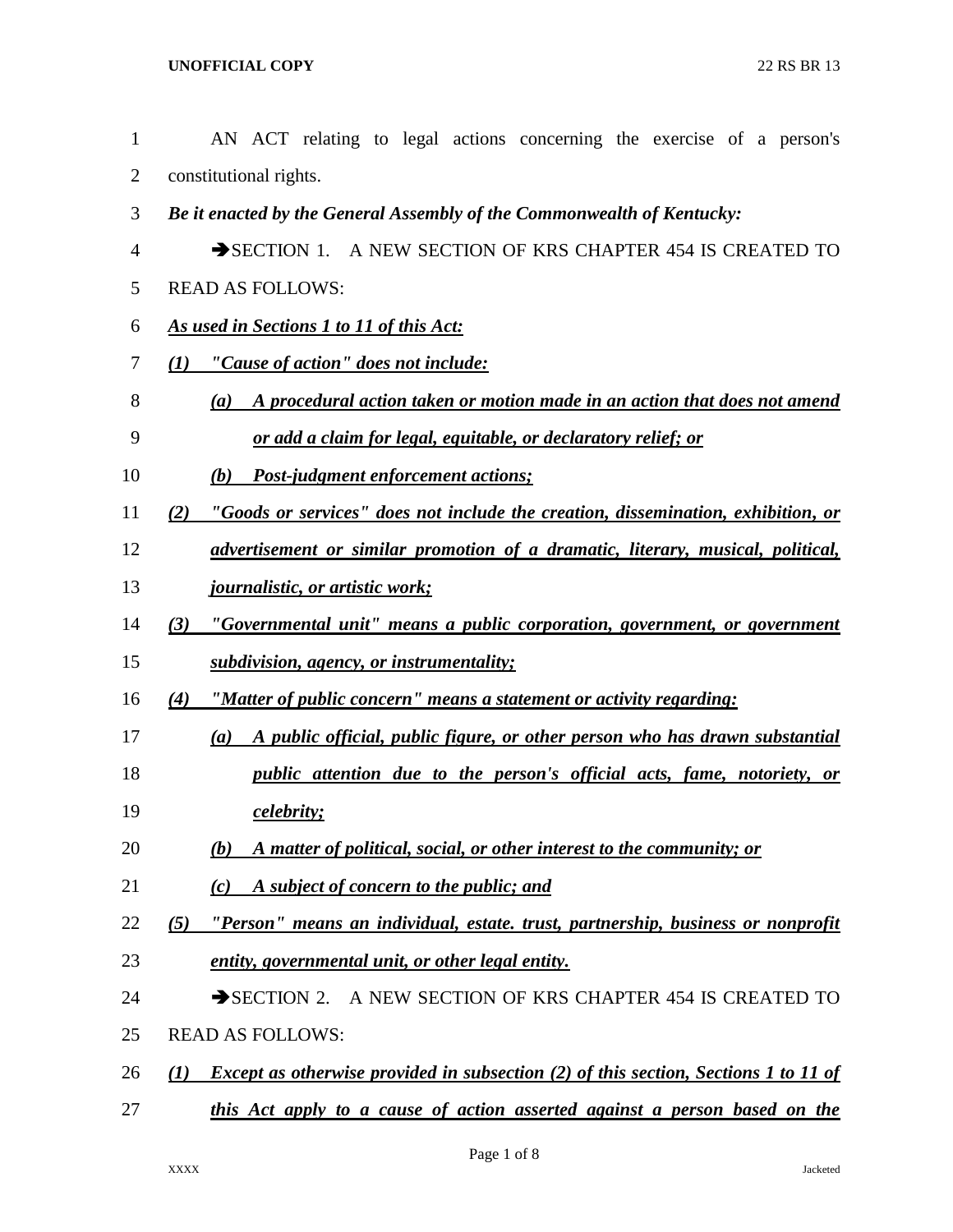| $\mathbf{1}$ |     |     | <i>person's:</i>                                                                    |
|--------------|-----|-----|-------------------------------------------------------------------------------------|
| 2            |     | (a) | Communication in a legislative, executive, judicial, administrative, or other       |
| 3            |     |     | governmental proceeding;                                                            |
| 4            |     | (b) | Communication on an issue under consideration or review in a legislative,           |
| 5            |     |     | <u>executive, judicial, administrative, or other governmental proceeding; or</u>    |
| 6            |     | (c) | <b>Exercise of the right of freedom of speech or of the press, the right to</b>     |
| 7            |     |     | assemble or petition, or the right of association, guaranteed by the United         |
| 8            |     |     | States Constitution or Kentucky Constitution, on a matter of public                 |
| 9            |     |     | concern.                                                                            |
| 10           | (2) | (a) | <b>Except as provided in paragraph (b) of this subsection, Sections 1 to 11 of</b>  |
| 11           |     |     | <i>this Act shall not apply to a cause of action asserted:</i>                      |
| 12           |     |     | Against a governmental unit or an employee or agent of a<br>1.                      |
| 13           |     |     | <i>governmental unit acting or purporting to act in an official capacity;</i>       |
| 14           |     |     | 2.<br>By a governmental unit or an employee or agent of a governmental              |
| 15           |     |     | unit acting in an official capacity to enforce a law to protect against             |
| 16           |     |     | <u>an imminent threat to public health or safety;</u>                               |
| 17           |     |     | 3.<br><u>Against a person primarily engaged in the business of selling or</u>       |
| 18           |     |     | <u>leasing goods or services if the cause of action arises out of a</u>             |
| 19           |     |     | communication or lack of communication related to the person's sale                 |
| 20           |     |     | <u>or lease of the goods or services;</u>                                           |
| 21           |     |     | Against a person named in a civil suit brought to establish or declare<br>4.        |
| 22           |     |     | real property possessory rights, use of real property, recovery of real             |
| 23           |     |     | property, quiet title to real property, or other claims relating to real            |
| 24           |     |     | <i>property;</i>                                                                    |
| 25           |     |     | Seeking recovery for bodily injury, wrongful death, or survival, or to<br><u>5.</u> |
| 26           |     |     | statements made regarding that legal action, unless the claims involve              |
| 27           |     |     | <i>damage to reputation;</i>                                                        |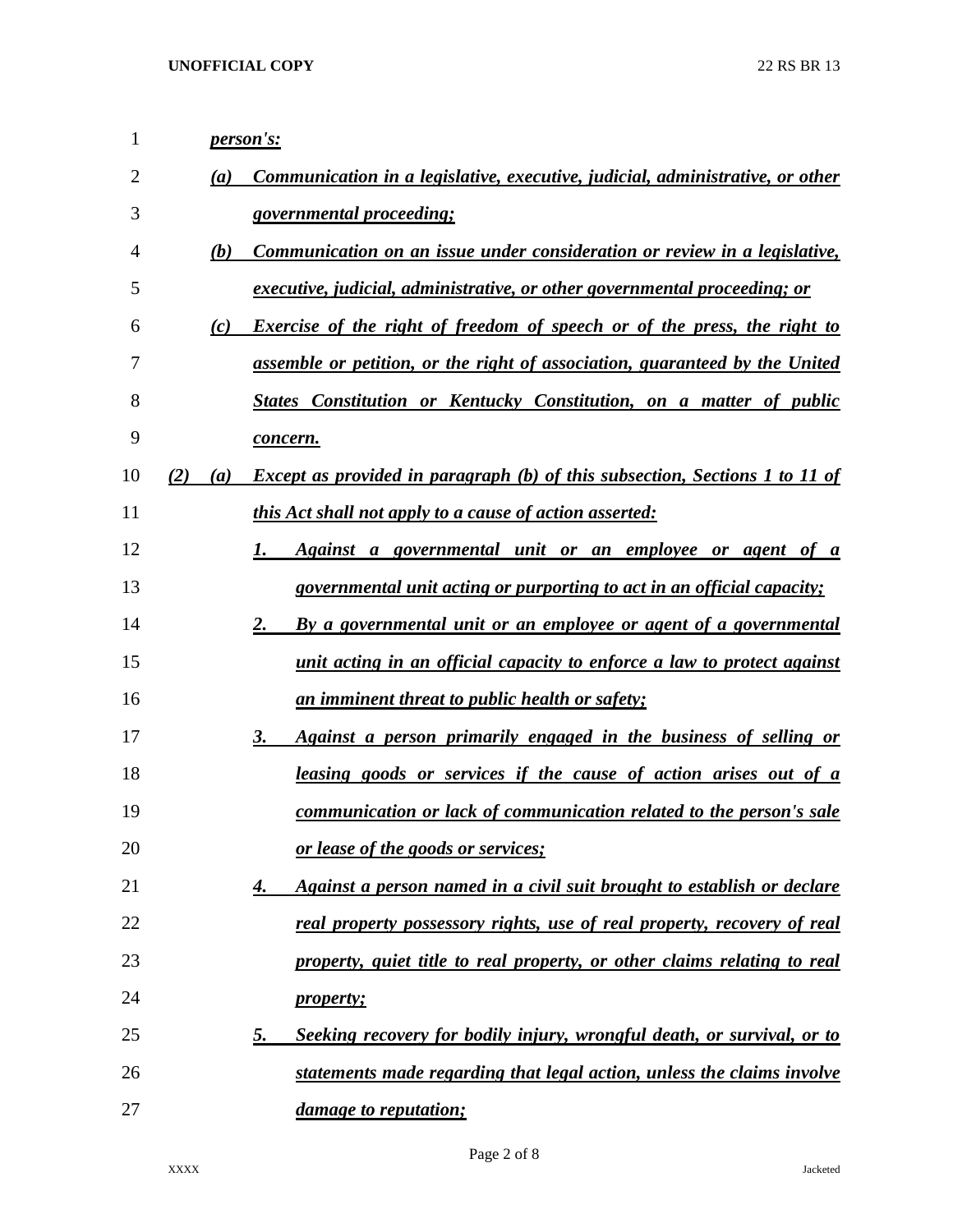| 1              | Under the Kentucky Insurance Code or arising out of an insurance<br>6.              |
|----------------|-------------------------------------------------------------------------------------|
| $\overline{2}$ | contract;                                                                           |
| 3              | 7.<br><b>Based on a common law fraud claim;</b>                                     |
| 4              | 8.<br><b>Under Title XXXV of the Kentucky Revised Statutes;</b>                     |
| 5              | 9.<br>Under KRS Chapter 337, 338, 339, 342, 344, or 345; including claims           |
| 6              | of negligent supervision, retention, or infliction of emotional distress,           |
| 7              | unless the claims involve damage to reputation; wrongful discharge in               |
| 8              | violation of public policy; whistleblowing, including KRS 61.101 to                 |
| 9              | 61.103; or enforcement of employee rights under civil service,                      |
| 10             | collective bargaining, or handbooks and policies; or                                |
| 11             | 10.<br>Under the Kentucky Consumer Protection Act, KRS 367.110 to                   |
| 12             | 367.300.                                                                            |
| 13             | Sections 1 to 11 of this Act apply to a cause of action asserted under<br>(b)       |
| 14             | <i>paragraph (a) of this subsection when the cause of action is:</i>                |
| 15             | An action against a person arising from any act of that person,<br>1.               |
| 16             | whether public or private, related to the gathering, receiving, posting,            |
| 17             | or processing of information for communication to the public,                       |
| 18             | whether or not the information is actually communicated to the                      |
| 19             | public, for the creation, dissemination, exhibition, or advertisement or            |
| 20             | other similar promotion of a dramatic, literary, musical, political,                |
| 21             | journalistic, or otherwise artistic work, including audio-visual work               |
| 22             | regardless of the means of distribution, a motion picture, a television             |
| 23             | or radio program, or an article published in a newspaper, website,                  |
| 24             | magazine, or other platform, no matter the method or extent of                      |
| 25             | distribution; or                                                                    |
| 26             | An action against a person related to the communication, gathering,<br>2.           |
| 27             | <i>receiving</i> , <i>posting</i> , <i>or processing of consumer opinions</i><br>or |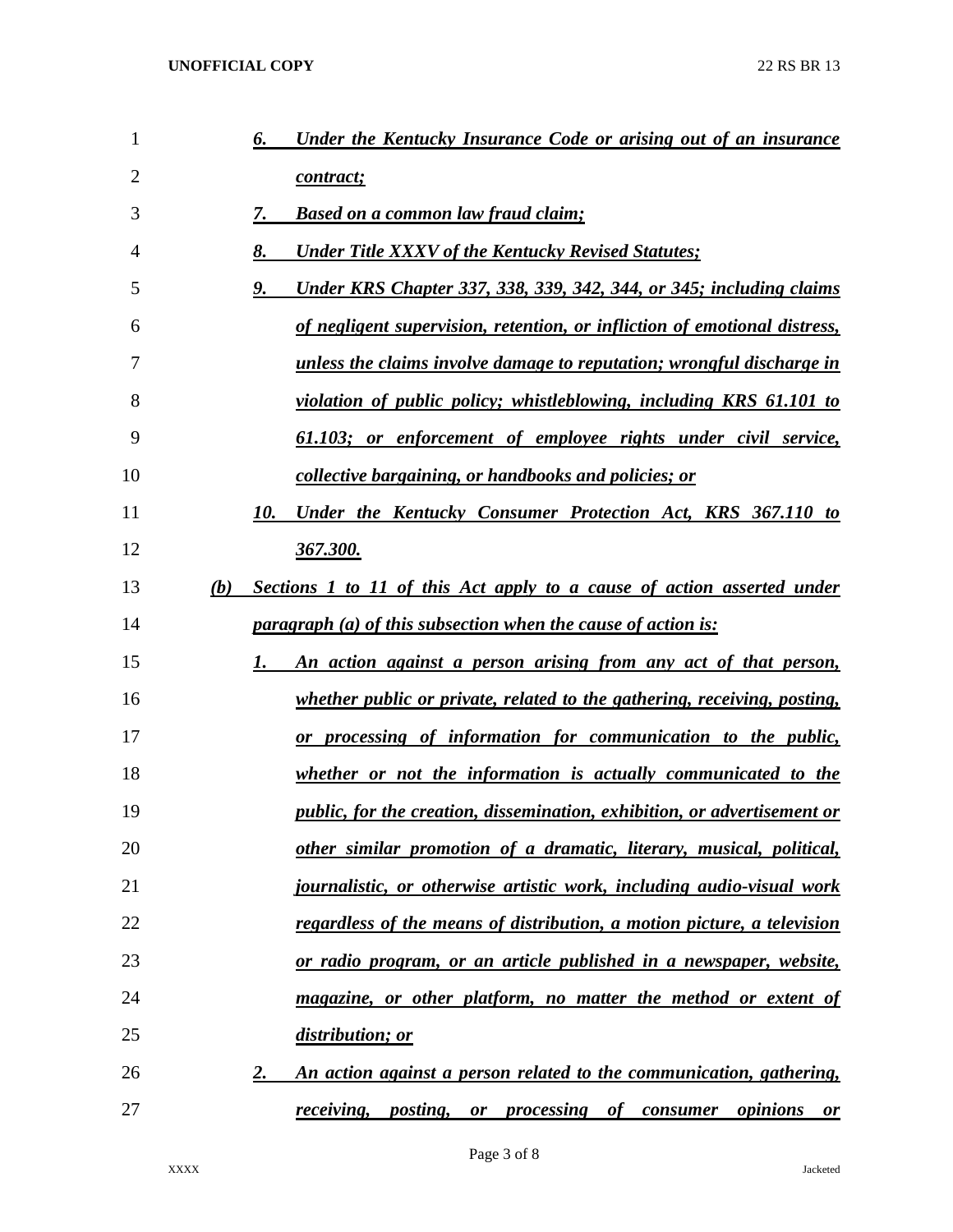| 1              | commentary, evaluation of consumer complaints, or reviews or ratings                                |
|----------------|-----------------------------------------------------------------------------------------------------|
| $\overline{2}$ | of businesses.                                                                                      |
| 3              | A NEW SECTION OF KRS CHAPTER 454 IS CREATED TO<br>$\rightarrow$ SECTION 3.                          |
| 4              | <b>READ AS FOLLOWS:</b>                                                                             |
| 5              | No later than sixty (60) days after a party is served with a complaint, crossclaim,                 |
| 6              | counterclaim, third-party claim, or other pleading that asserts a cause of action to                |
| 7              | which Sections 1 to 11 of this Act apply, or at a later time on a showing of good cause,            |
| 8              | the party may file a special motion for expedited relief to dismiss the cause of action or          |
| 9              | part of the cause of action.                                                                        |
| 10             | SECTION 4. A NEW SECTION OF KRS CHAPTER 454 IS CREATED TO                                           |
| 11             | <b>READ AS FOLLOWS:</b>                                                                             |
| 12             | <b>Except as otherwise provided in subsections (4) to (7) of this section, on the filing</b><br>(I) |
| 13             | of a motion under Section 3 of this Act:                                                            |
| 14             | All other proceedings between the moving party and responding party,<br>(a)                         |
| 15             | including discovery and any pending hearing or motion, shall be stayed;                             |
| 16             | and                                                                                                 |
| 17             | On motion by the moving party, the court may stay a hearing or motion<br>(b)                        |
| 18             | <i>involving another party, or discovery by another party, if the hearing or</i>                    |
| 19             | ruling on the motion would adjudicate, or the discovery would relate to, an                         |
| 20             | <i>issue material to the motion.</i>                                                                |
| 21             | A stay under subsection $(1)$ of this section shall remain in effect until entry of an<br>(2)       |
| 22             | order ruling on the motion under Section 3 of this Act and expiration of the time                   |
| 23             | under Section 9 of this Act for the moving party to appeal the order.                               |
| 24             | <i>Except as otherwise provided in subsections (5), (6), and (7) of this section, if a</i><br>(3)   |
| 25             | party appeals from an order ruling on a motion under Section 3 of this Act, all                     |
| 26             | proceedings between all parties in the action shall be stayed. The stay shall                       |
| 27             | remain in effect until the conclusion of the appeal.                                                |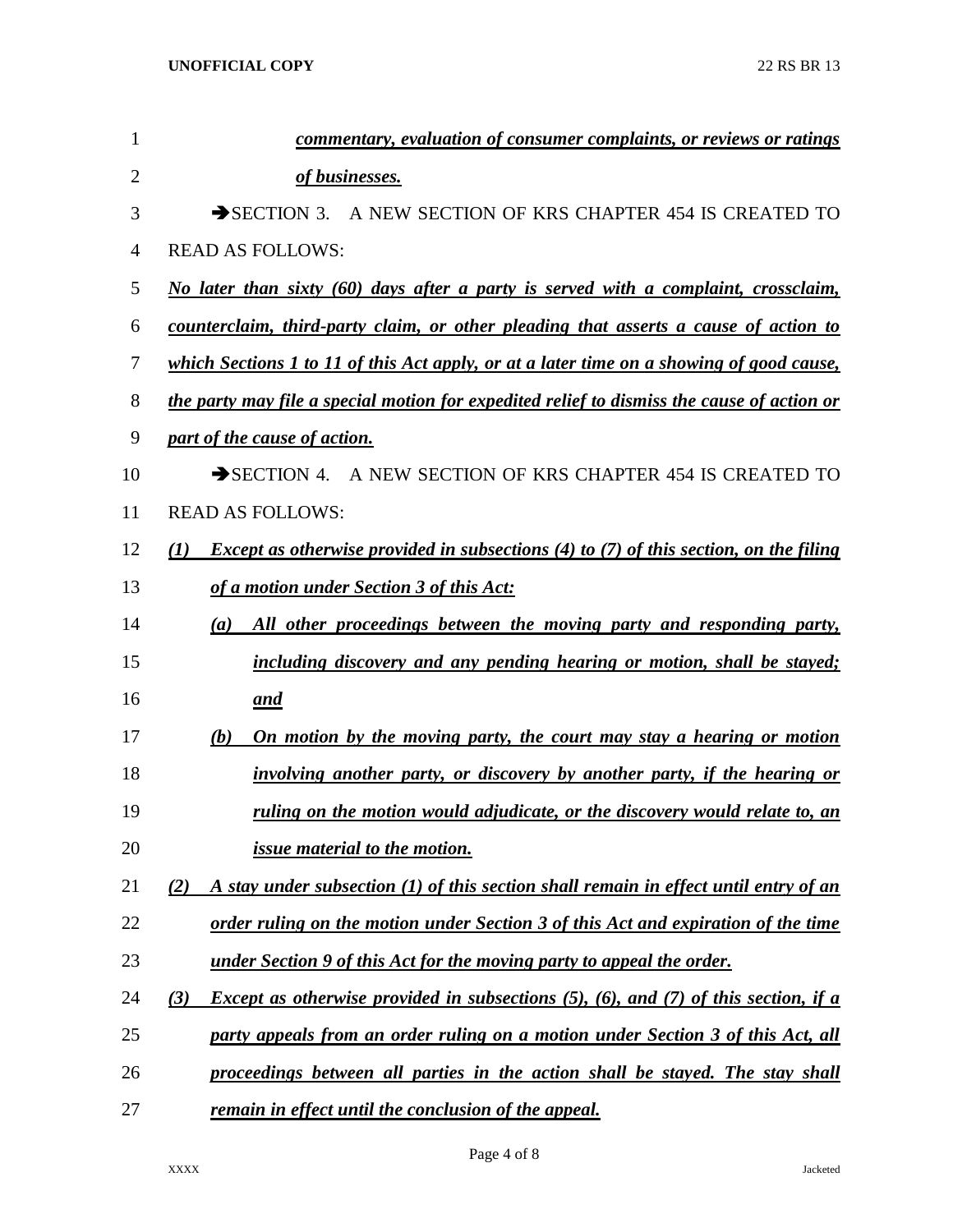## **UNOFFICIAL COPY** 22 RS BR 13

| 1              | (4)              | During a stay under subsection (1) of this section, the court shall allow limited       |
|----------------|------------------|-----------------------------------------------------------------------------------------|
| $\overline{2}$ |                  | discovery if a party shows that specific information is necessary to establish          |
| 3              |                  | whether a party has satisfied or failed to satisfy a burden under subsection (1) of     |
| 4              |                  | Section 7 of this Act and the information is not reasonably available unless            |
| 5              |                  | discovery is allowed.                                                                   |
| 6              | (5)              | A motion under Section 10 of this Act for costs, attorney's fees, and expenses          |
| 7              |                  | shall not be subject to a stay under this section.                                      |
| 8              | (6)              | A stay under this section shall not affect a party's ability to voluntarily dismiss a   |
| 9              |                  | cause of action or part of a cause of action or move to sever a cause of action.        |
| 10             | (7)              | During a stay under this section, the court for good cause may hear and rule on:        |
| 11             |                  | A motion unrelated to the motion under Section 3 of this Act; and<br>$\left(a\right)$   |
| 12             |                  | A motion seeking a special or preliminary injunction to protect against an<br>(b)       |
| 13             |                  | <i>imminent threat to public health or safety.</i>                                      |
| 14             |                  | $\rightarrow$ SECTION 5.<br>A NEW SECTION OF KRS CHAPTER 454 IS CREATED TO              |
| 15             |                  | <b>READ AS FOLLOWS:</b>                                                                 |
| 16             | $\mathcal{L}(I)$ | The court shall hear a motion under Section 3 of this Act no later than sixty (60)      |
| 17             |                  | days after filing of the motion, unless the court orders a later hearing:               |
| 18             |                  | To allow limited discovery under Section 4 of this Act; or<br>$\left(a\right)$          |
| 19             |                  | For good cause shown.<br>(b)                                                            |
| 20             | (2)              | If the court orders a later hearing under subsection $(1)(a)$ of this section, the      |
| 21             |                  | court shall hear the motion under Section 3 of this Act no later than sixty (60)        |
| 22             |                  | days after the court order allowing limited discovery, unless the court orders a        |
| 23             |                  | <u>later hearing under subsection (1)(b) of this section.</u>                           |
| 24             |                  | A NEW SECTION OF KRS CHAPTER 454 IS CREATED TO<br>$\rightarrow$ SECTION 6.              |
| 25             |                  | <b>READ AS FOLLOWS:</b>                                                                 |
| 26             |                  | In ruling on a motion under Section 3 of this Act, the court shall consider the         |
| 27             |                  | pleadings, the motion, any reply or response to the motion, and any evidence that could |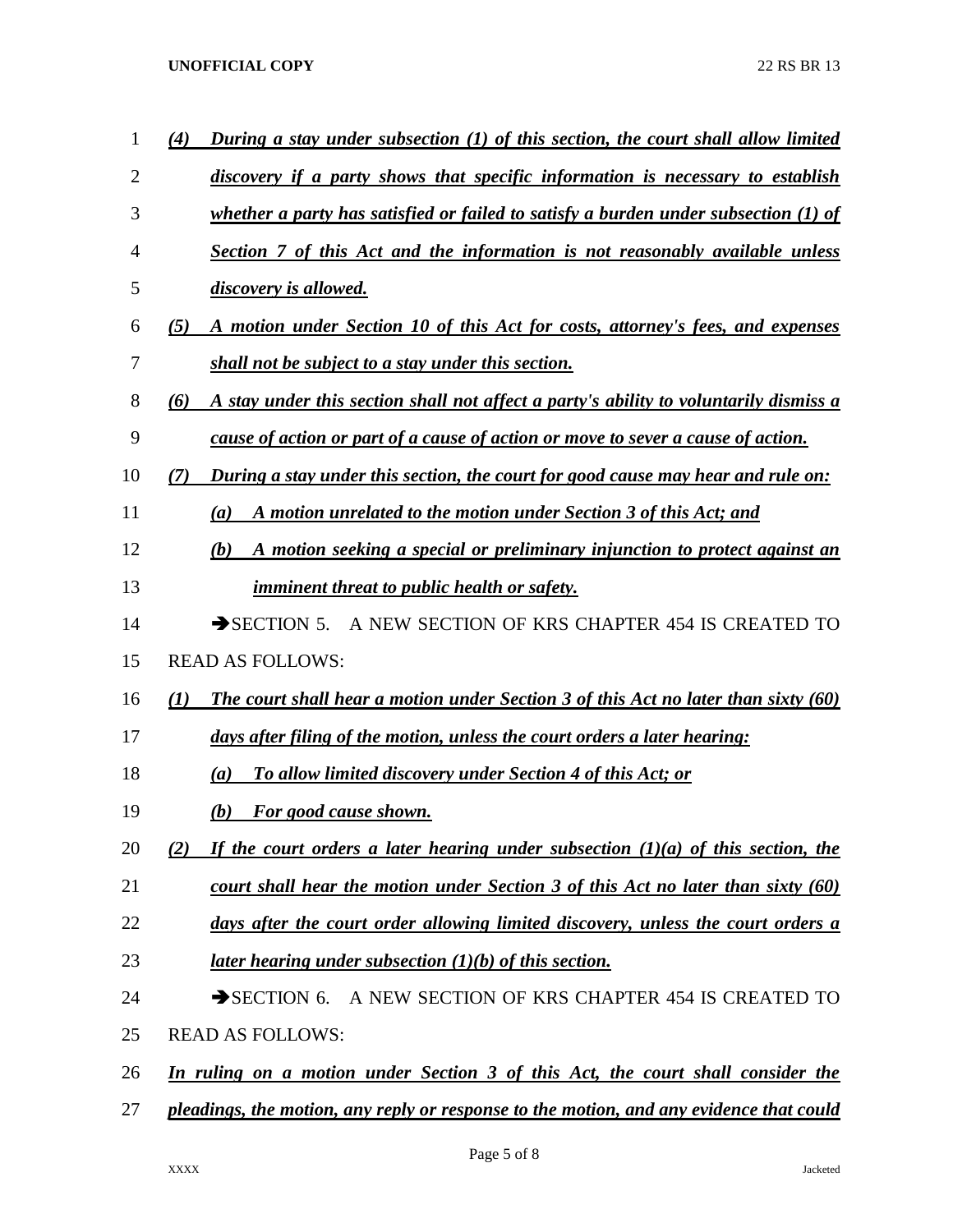| 1  | be considered in ruling on a motion for summary judgment.                                  |
|----|--------------------------------------------------------------------------------------------|
| 2  | A NEW SECTION OF KRS CHAPTER 454 IS CREATED TO<br>$\rightarrow$ SECTION 7.                 |
| 3  | <b>READ AS FOLLOWS:</b>                                                                    |
| 4  | In ruling on a motion under Section 3 of this Act, the court shall dismiss with<br>(1)     |
| 5  | <i>prejudice a cause of action, or part of a cause of action, if:</i>                      |
| 6  | The moving party establishes under subsection (1) of Section 2 of this Act<br>(a)          |
| 7  | <i>that Sections 1 to 11 of this Act apply;</i>                                            |
| 8  | <b>The responding party fails to establish under subsection (2) of Section 2 of</b><br>(b) |
| 9  | <i>this Act that Sections 1 to 11 of this act does not apply; and</i>                      |
| 10 | Either:<br>(c)                                                                             |
| 11 | The responding party fails to establish a prima facie case as to each<br>1.                |
| 12 | essential element of the cause of action; or                                               |
| 13 | The moving party establishes that:<br>2.                                                   |
| 14 | The responding party failed to state a cause of action upon<br>а.                          |
| 15 | <i>which relief can be granted: or</i>                                                     |
| 16 | <b>b.</b><br><b>There is no genuine issue as to any material fact and the moving</b>       |
| 17 | party is entitled to judgment as a matter of law on the cause of                           |
| 18 | <i><u>action or part of the action.</u></i>                                                |
| 19 | A voluntary dismissal without prejudice of a responding party's cause of action,<br>(2)    |
| 20 | or part of a cause of action, that is the subject of a motion under Section 3 of this      |
| 21 | Act does not affect a moving party's right to obtain a ruling on the motion and            |
| 22 | seek costs, attorney's fees, and expenses under Section 10 of this Act.                    |
| 23 | A voluntary dismissal with prejudice of a responding party's cause of action, or<br>(3)    |
| 24 | part of a cause of action, that is the subject of a motion under Section 3 of this         |
| 25 | Act establishes for the purpose of Section 10 of this Act that the moving party            |
| 26 | prevailed on the motion.                                                                   |
| 27 | SECTION 8.<br>A NEW SECTION OF KRS CHAPTER 454 IS CREATED TO                               |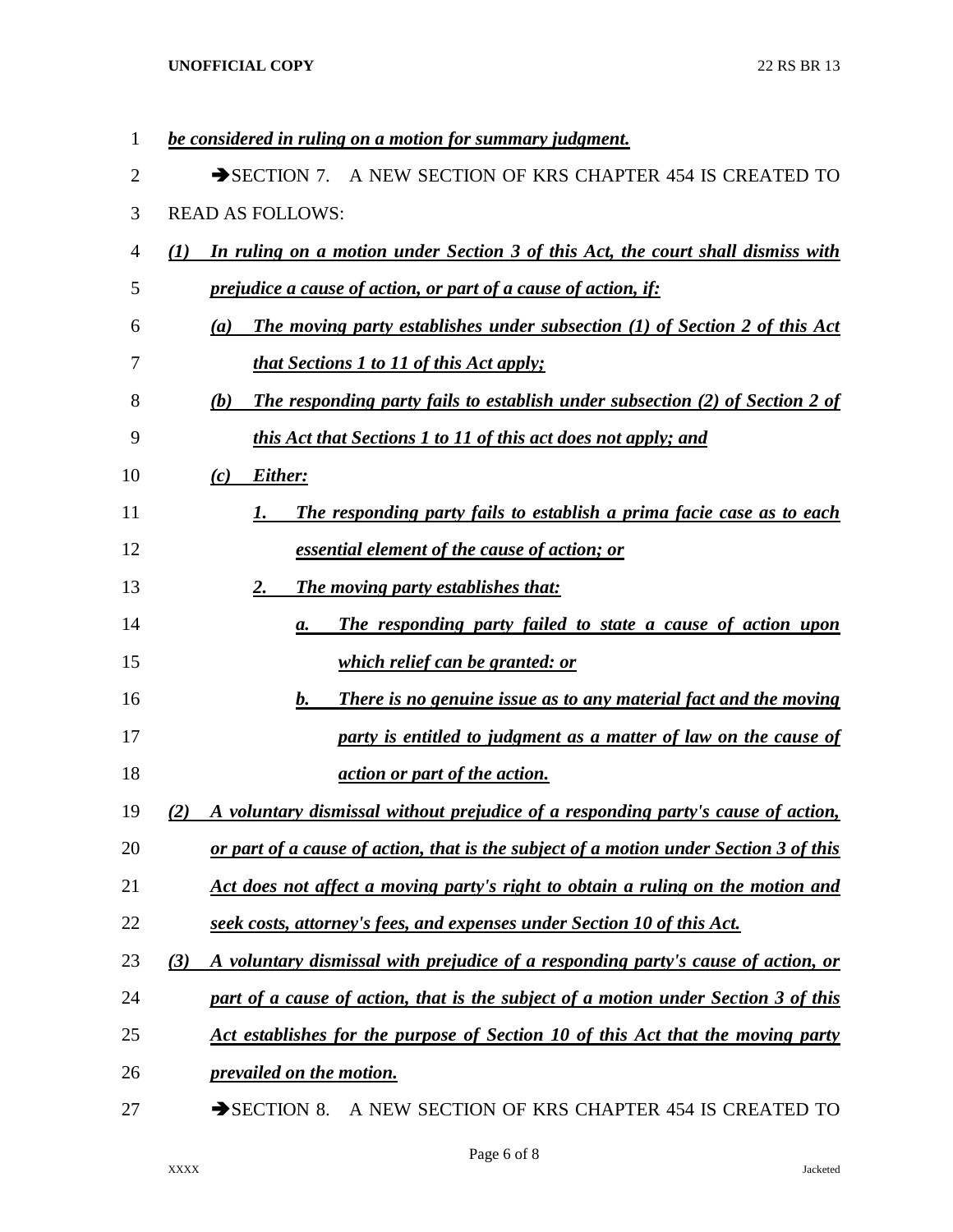| $\mathbf{1}$   | <b>READ AS FOLLOWS:</b>                                                                      |
|----------------|----------------------------------------------------------------------------------------------|
| $\overline{2}$ | <b>The court shall rule on a motion under Section 3 of this Act no later than sixty (60)</b> |
| 3              | days after a hearing under Section 5 of this Act.                                            |
| 4              | A NEW SECTION OF KRS CHAPTER 454 IS CREATED TO<br>$\rightarrow$ SECTION 9.                   |
| 5              | <b>READ AS FOLLOWS:</b>                                                                      |
| 6              | <u>A moving party may appeal as a matter of right from an order denying, in whole or in</u>  |
| 7              | part, a motion under Section 3 of this Act. The appeal shall be filed no later than          |
| 8              | twenty-one (21) days after entry of the order.                                               |
| 9              | SECTION 10. A NEW SECTION OF KRS CHAPTER 454 IS CREATED TO                                   |
| 10             | <b>READ AS FOLLOWS:</b>                                                                      |
| 11             | On a motion under Section 3 of this Act, the court shall award court costs,<br>(I)           |
| 12             | reasonable attorney's fees, and reasonable litigation expenses related to the                |
| 13             | motion:                                                                                      |
| 14             | To the moving party if the moving party prevails on the motion;<br>(a)                       |
| 15             | To the responding party if the responding party prevails on the motion and<br>(b)            |
| 16             | the court finds that the motion was frivolous or filed solely with the intent to             |
| 17             | delay the proceeding.                                                                        |
| 18             | If the court orders dismissal of a compulsory counterclaim, the court may award<br>(2)       |
| 19             | to the moving party reasonable attorney's fees incurred in defending against the             |
| 20             | counterclaim if the court finds that the counterclaim is frivolous or solely                 |
| 21             | <i>intended for delay.</i>                                                                   |
| 22             | SECTION 11. A NEW SECTION OF KRS CHAPTER 454 IS CREATED TO                                   |
| 23             | <b>READ AS FOLLOWS:</b>                                                                      |
| 24             | Sections 1 to 11 of this Act shall be broadly construed and applied to protect the           |
| 25             | exercise of the right of freedom of speech and of the press, the right to assemble and       |
| 26             | petition, and the right of association, guaranteed by the United States Constitution or      |
| 27             | <b>Kentucky Constitution.</b>                                                                |